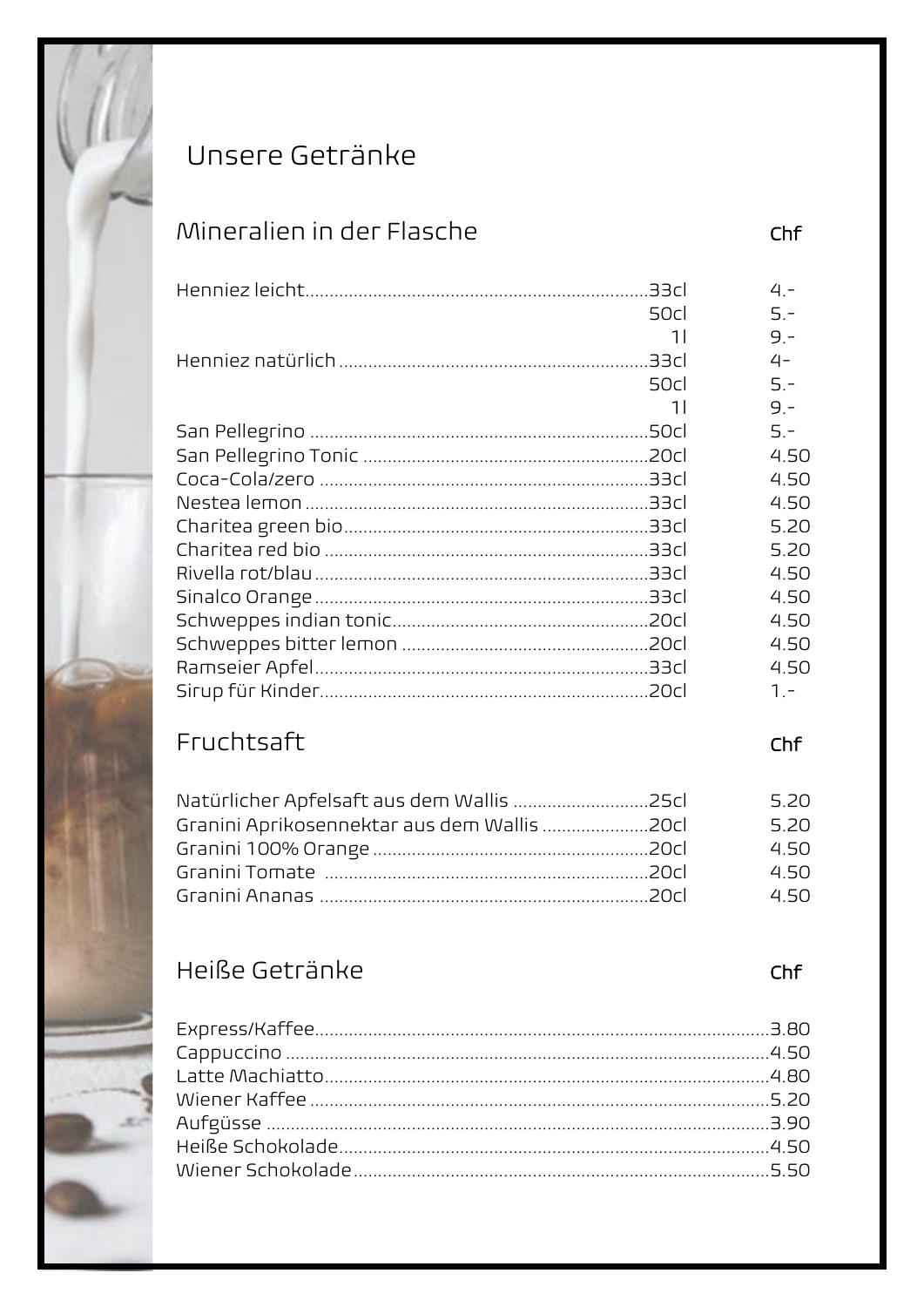

|                                                                                                                | 6.50   |
|----------------------------------------------------------------------------------------------------------------|--------|
|                                                                                                                | $6 -$  |
| Chopfad Amber (All Amber And American American American Amber American American American American American Ame | $6 -$  |
|                                                                                                                | 5.50   |
|                                                                                                                | 5.50   |
|                                                                                                                | $6. -$ |
|                                                                                                                | 6.50   |
|                                                                                                                |        |

### Aperitifs









### Whiskys und Malts

|  | $1 \cap$ |
|--|----------|
|  | 15       |
|  | 19       |
|  | 17       |

### Longdrinks

Chf

Chf

Chf

 $8 -$ 

 $8 -$ 

 $7 -$ 

 $B -$ 

 $8 -$ 

 $8 -$ 

 $9 -$ 

 $7 -$ 

 $8 -$ 

 $8 -$ 

Chf

Chf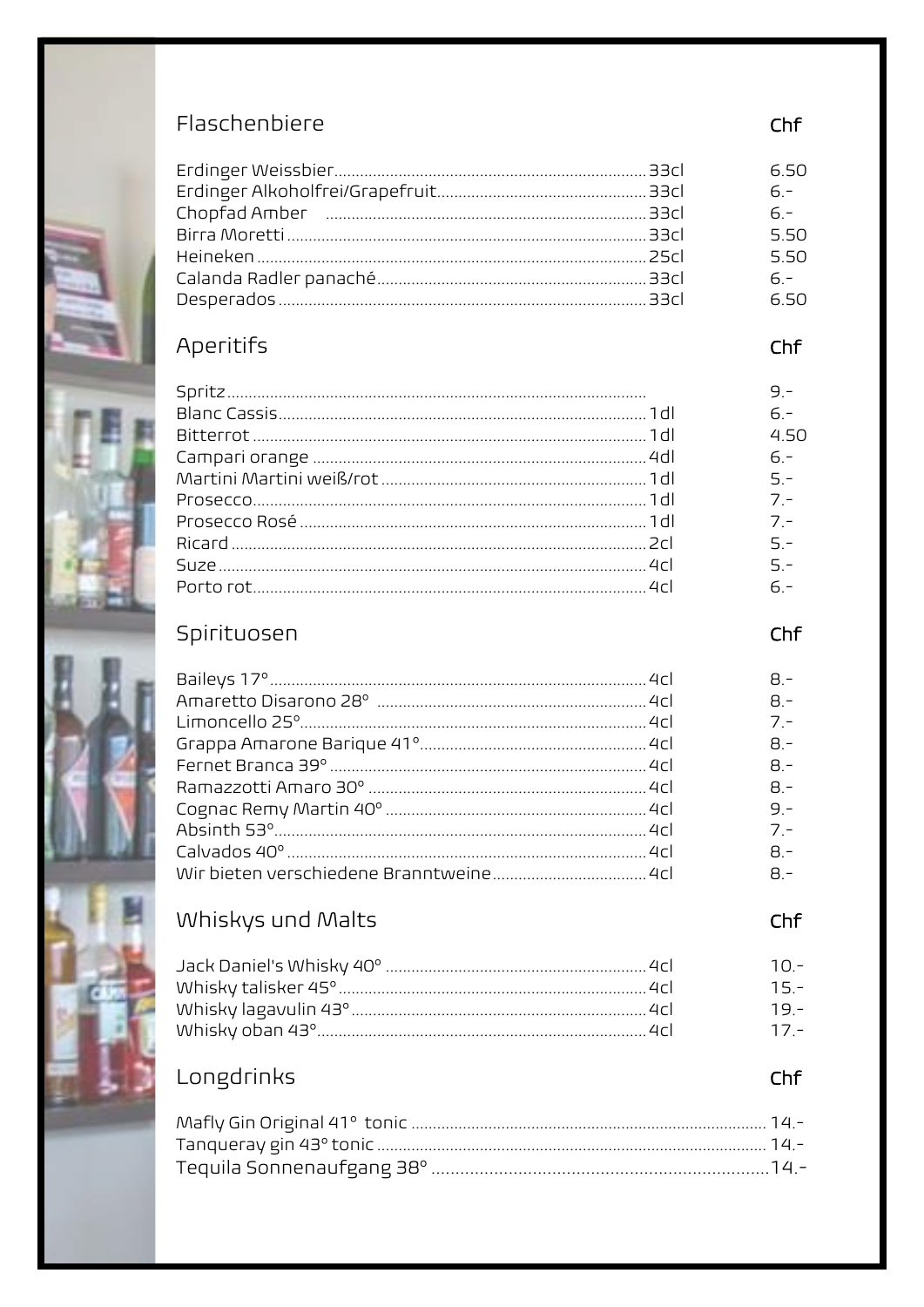## Schweizer Weine

| Weine Cave La Béroche St. Aubin                     | Chf                                 |
|-----------------------------------------------------|-------------------------------------|
| 50cl                                                | $49. -$<br>$45 -$<br>6.50<br>$30 -$ |
|                                                     | 4.50                                |
| 50cl<br>50cl                                        | $22 -$<br>$28 -$<br>$6 -$<br>$28 -$ |
| 75cl                                                | $42 -$<br>$42 -$                    |
| Weine Cave Châtenay Boudry                          | Chf                                 |
|                                                     | $55 -$<br>$55 -$<br>$35 -$          |
| Weine Cave Keller Vaumarcus                         | Chf                                 |
|                                                     | $25 -$                              |
| 1 <sub>d</sub>                                      | $5 -$<br>$45 -$<br>$55 -$<br>$45 -$ |
| Wallis Wein                                         | Chf                                 |
| Amigne de Vétroz AOC Valais (Germanier) 75cl<br>1dl | $49. -$<br>7.50                     |
| Humagne Rouge (Germanier)<br>75cl                   | $49. -$                             |